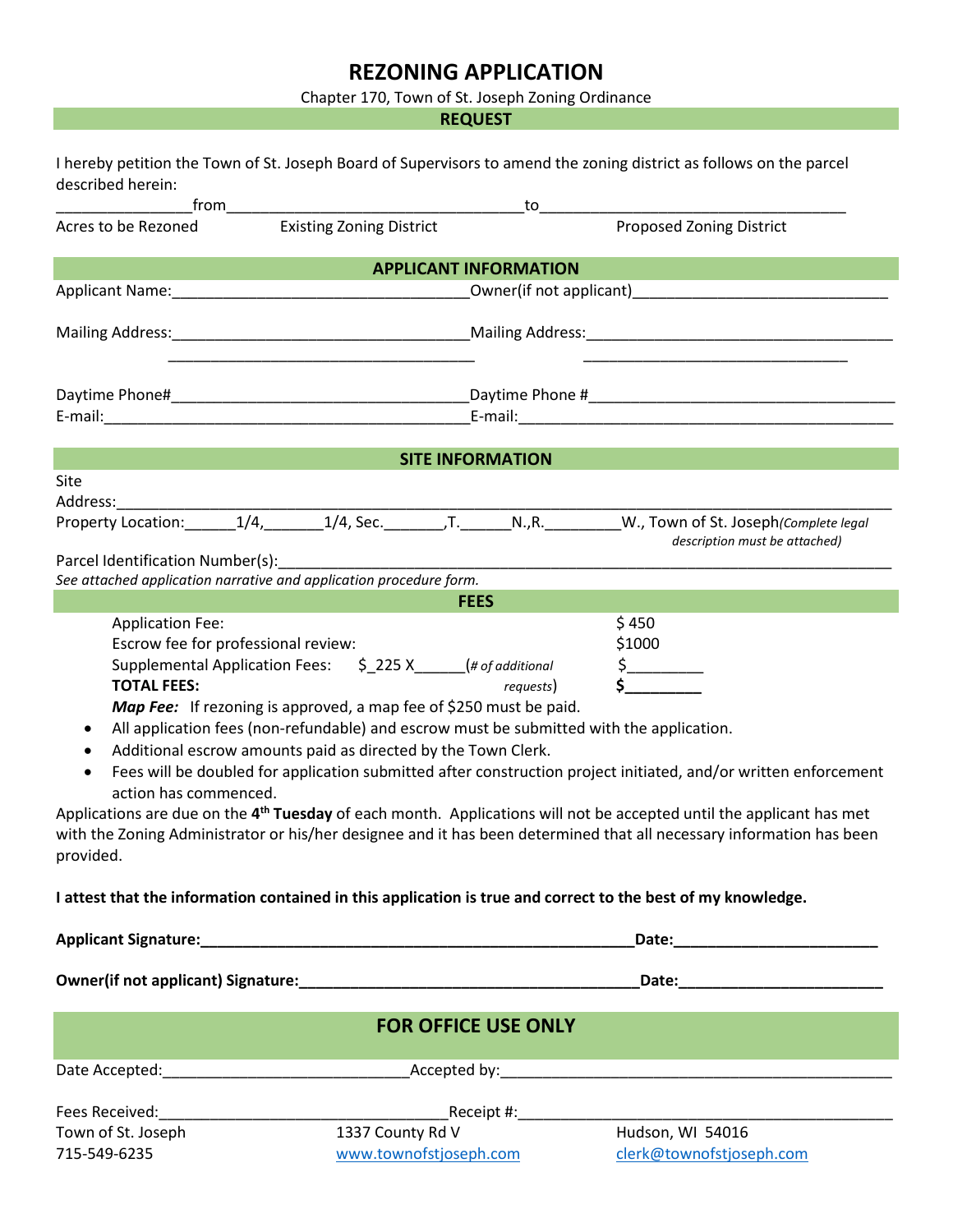## **REZONING QUESTIONAIRE**

All rezonings are to be consistent with the Town Comprehensive Plan, Town land use plans, Town ordinances and other applicable local plans. Your application will be reviewed by staff and presented to the Plan Commission for consistency with the following ordinances and plans: St Joseph Zoning Ordinance (CH 170), St Joseph Subdivision Ordinance (CH 168). It is the applicant's responsibility to show that their proposed use is substantially consistent with these ordinances and plans. Each ordinance and plan is available for review by contacting the Town of St. Joseph office or on the Town website at [www.townofstjoseph.com.](http://www.townofstjoseph.com/)

To assist in determining how your proposed use relates to the aforementioned ordinances and plans, please answer the following questions on a separate sheet of paper and include them with your application materials.

- 1. Explain why you wish to rezone this property. Identify the proposed use if rezoned.
- 2. Explain the compatibility of your proposed use with uses on the existing properties in the vicinity of this site.
- 3. Explain any interaction that you have had in the past with the Town in which this property resides and elaborate on concerns raised.
- 4. Explain how the proposed use will affect stormwater runoff, wetlands or will impact any Riverway areas.
- 5. Discuss if the site has any wildlife, scenic or recreational value that should be protected or enhanced. Indicate if you are willing to pursue such efforts as part of your proposed use of the property.
- 6. If the proposed use is residential development please submit a concept plan of an anticipated lot layout and describe any significant features on the site ( wetlands, floodplain, poor soils, steep slopes, etc) that either support development or are challenging.
- 7. Discuss any additional issues you feel that supports the consistency of your proposed use with the St. Joseph ordinances and plans.